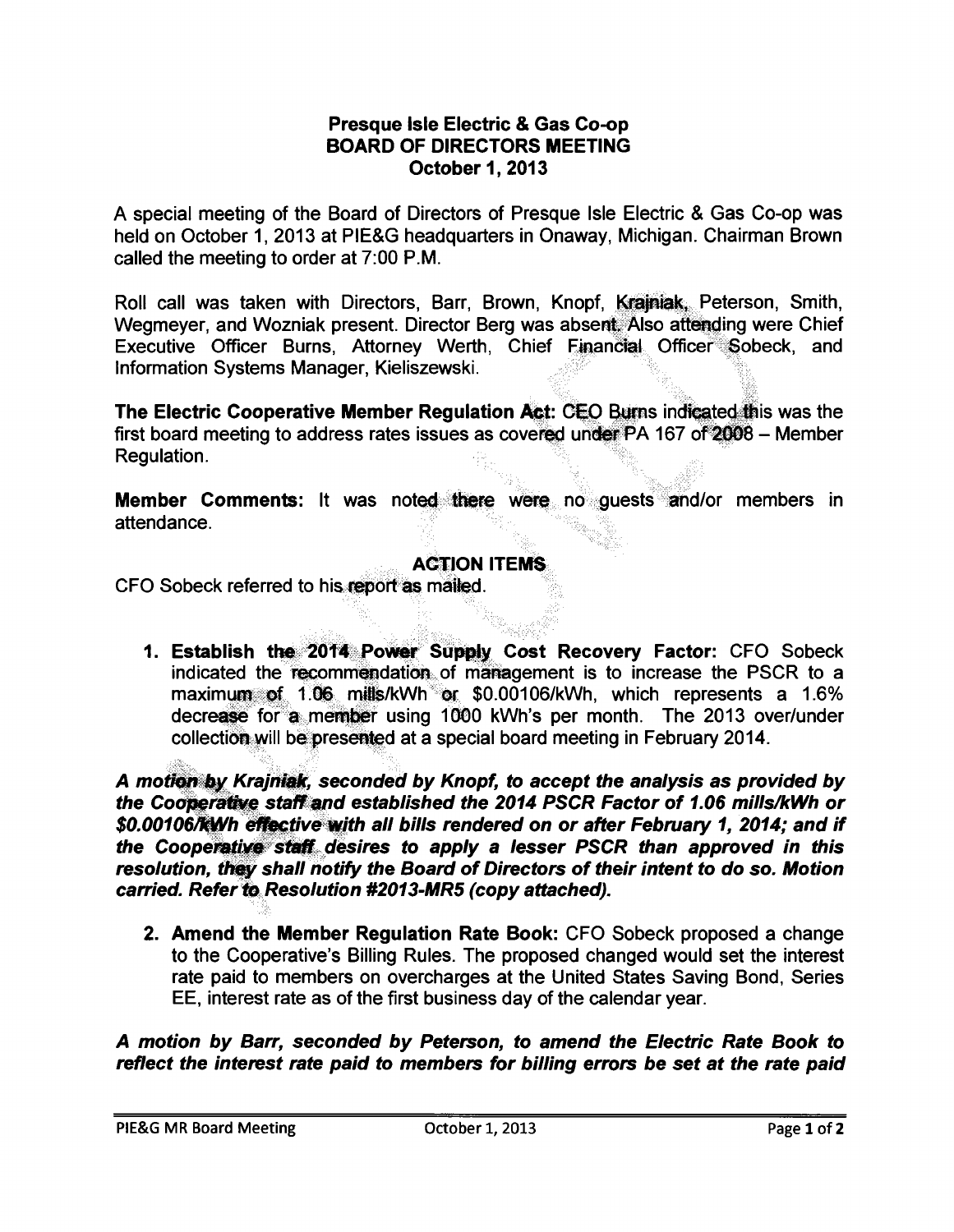**on United States Saving Bond, Series EE at beginning of each calendar year. A roll call vote was taken and all directors voted in the affirmative. Motion carried. Refer to Resolution #2013-MR6 (copy attached).** 

It was noted that revised tariff sheets will be prepared within thirty (30) days and placed in the Rate Book and posted on the cooperative's website.

There being no further business to come before the board, Chairman Brown adjourned the meeting at  $7:17$  P.M.

John F Brown David W. Smith, Secretary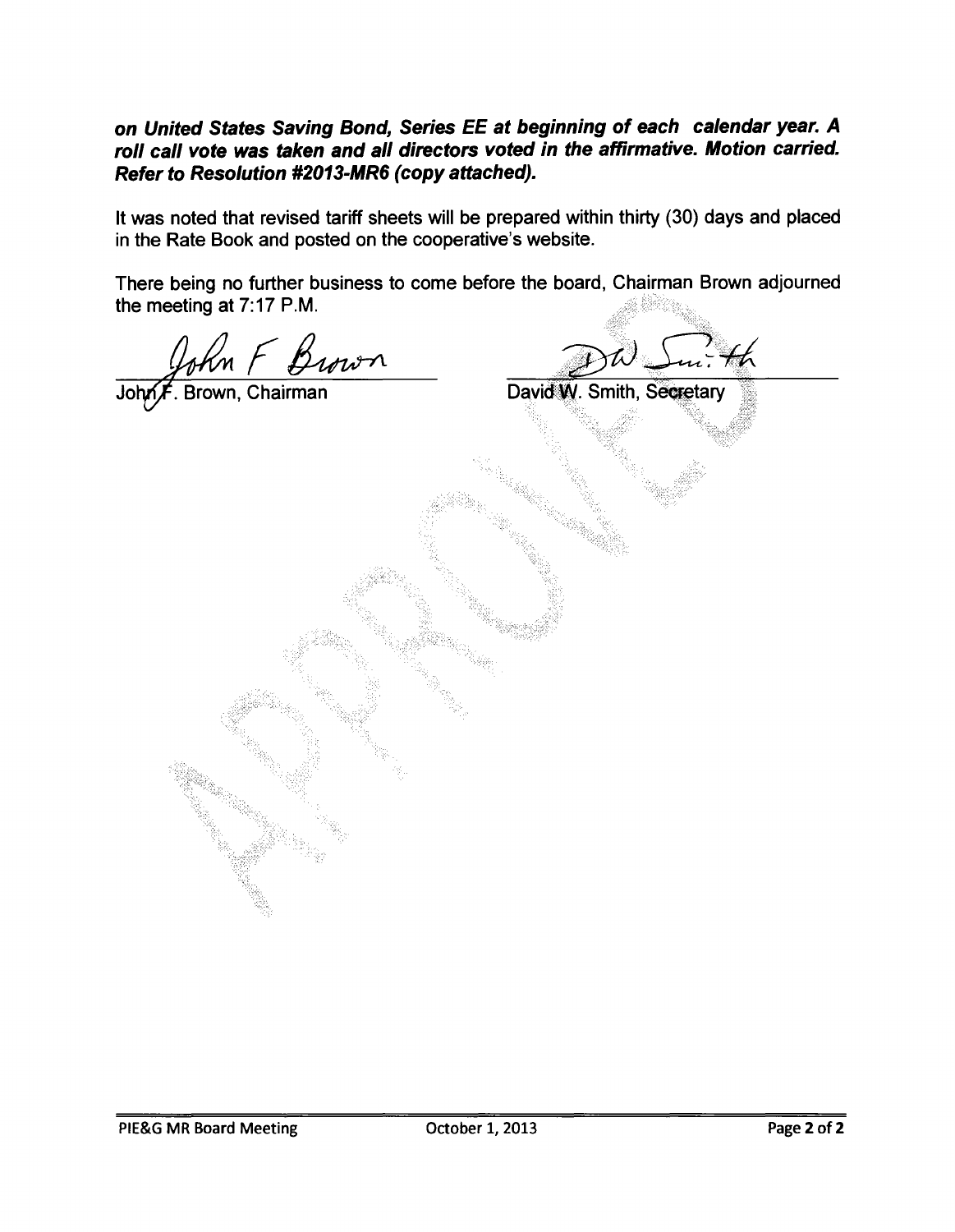## **PRESQUE ISLE ELECTRIC** & **GAS CO-OP BOARD RESOLUTION OCTOBER 1, 2013**

### **RESOLUTION 2013-MRS 2014 PSCR FACTOR**

**WHEREAS,** PIE&G transitioned to member regulation with an effective date of September 23, 2012 thus providing that certain of its rates are no longer regulated by the MPSC; and

**WHEREAS,** PIE&G in conjunction with Wolverine Power Supply Cooperative (WPSC), it's wholesale electric energy supplier, has conducted an analysis of projected energy costs and sales volumes; and

**WHEREAS,** PIE&G's staff has reviewed the analysis with the Board of Directors; and

**WHEREAS,** results of that analysis indicate and overall energy cost of 88.91 mills/kWh or \$0.08891/kWh which, when combined with PIE&G's current PSCR basing point of 87.85 mills/kWh provides for a 2014 PSCR Factor of 1.06 mills/kWh.

**NOW BE** IT **HEREBY RESOLVED** that the PIE&G Board of Directors accepts the analysis as provided by the cooperative staff as a reasonable basis for establishing the maximum 2014 PSCR Factor of 1.06 mills/kWh or \$0.00106/kWh effective with all bills rendered on or after February 1, 2014 and directs staff to file the appropriate tariffs in its Electric Rate Book.

**BE IT FURTHER RESOLVED** that the cooperative staff may apply a lesser PSCR Factor than approved in this resolution because of an over-collection of power supply costs from the membership, in which case they shall notify the Board of Directors of their intent to do so.

#### **CERTIFICATION**

I, David Smith, Secretary of the Board of Directors of Presque Isle Electric & Gas Co-op, do hereby certify that the above is a true and correct copy of a resolution adopted at a special meeting of the Board of Directors of Presque Isle Electric & Gas Co-op held on October 1, 2013.

By:  $\underbrace{\rightarrow\mathcal{W}}$   $\underbrace{\rightarrow\mathcal{W}}$ 

Dated: 1 Oct 2013